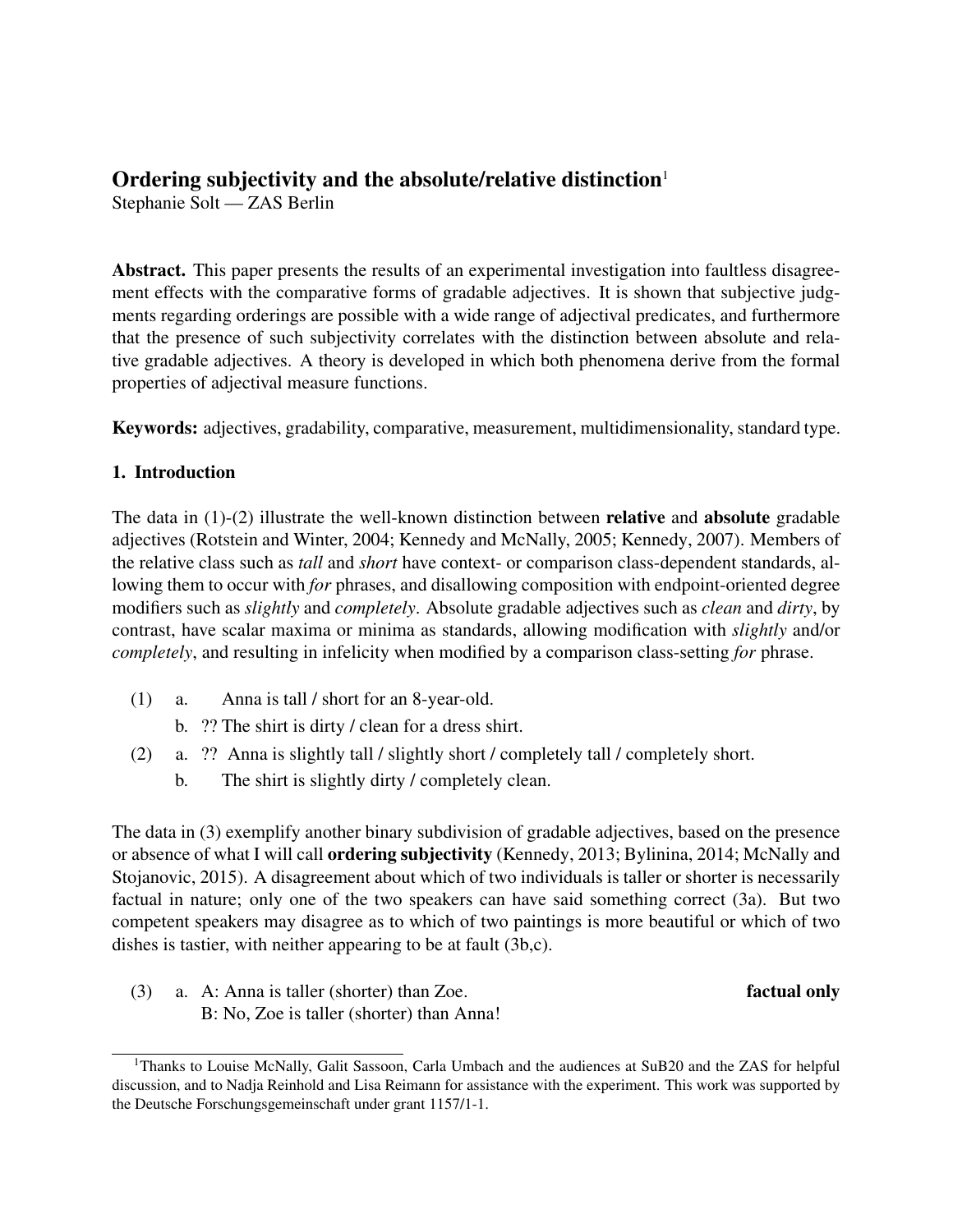- b. A: The Picasso is more beautiful than the Miró.  $\blacksquare$  faultless B: No, the Miró is more beautiful.
- c. A: The chili is tastier than the soup! **faultless** B: No, the soup is tastier!

The above difference between *tall/short* on the one hand and *beautiful* on the other corresponds to the distinction drawn by Bierwisch (1989) between dimensional and evaluative adjectives. *Tasty* exemplifies so-called predicates of personal taste (Lasersohn, 2005), which might be considered a subset of the evaluative class. The presence of faultless disagreement in the comparative is only one of the ways in which these two classes of adjectives diverge in their behavior, others involving the nature of the antonymy relationship, the existence of entailments between comparative and positive forms, and the possibility of embedding under the subjective attitude verb *find* (Bierwisch, 1989; Sæbø, 2009; Kennedy, 2013; Bylinina, 2014).

It should be apparent from the above examples that these two classifications overlap. Specifically, *tall*, which is often cited as the paradigm case of a relative gradable adjective, is also the classic example of a dimensional adjective. This leads to the question of how the other subclasses relate to one another. In particular, there has been no discussion of how absolute gradable adjectives pattern with respect the dimensional/evaluative distinction, and in particular the presence or absence of ordering subjectivity. Can two competent speakers disagree faultlessly as to which of two shirts is cleaner/dirtier? Which of two surfaces is flatter/bumpier? Which of two lines is straighter/more curved? If we are to understand the source of subjective judgments regarding comparative statements, it is important to know first of all which adjectives allow this, but intuitions here seem shaky.

In this paper, I report the results of an experimental study which show that ordering subjectivity is far more common than has been previously recognized, and further that the presence or absence of such subjectivity correlates with the nature of the standard invoked by the adjective in its positive form. After discussing issues faced by existing theories in accounting for these facts, I put forward a theory of adjectival meaning according to which the availability of objective versus subjective readings derives from constraints on the measure functions lexicalized by gradable adjectives of various sorts. I further show that these same factors play a role in determining the nature of the standard for the positive form.

## 2. Experiment: Faultless Disagreement Paradigm

As seen in examples such as (3), when it comes to dimensional adjectives such as*tall* and evaluative adjectives such as *beautiful*, judgments about comparative statements are clear: the former are necessarily objective or fact based, the latter are subjective. But when we extend our focus to a wider range of adjectives, the picture becomes murkier. The present study aims to establish a firmer empirical basis for theoretical work by using a novel faultless disagreement paradigm to diagnose the presence of ordering subjectivity among a wide range of adjective types.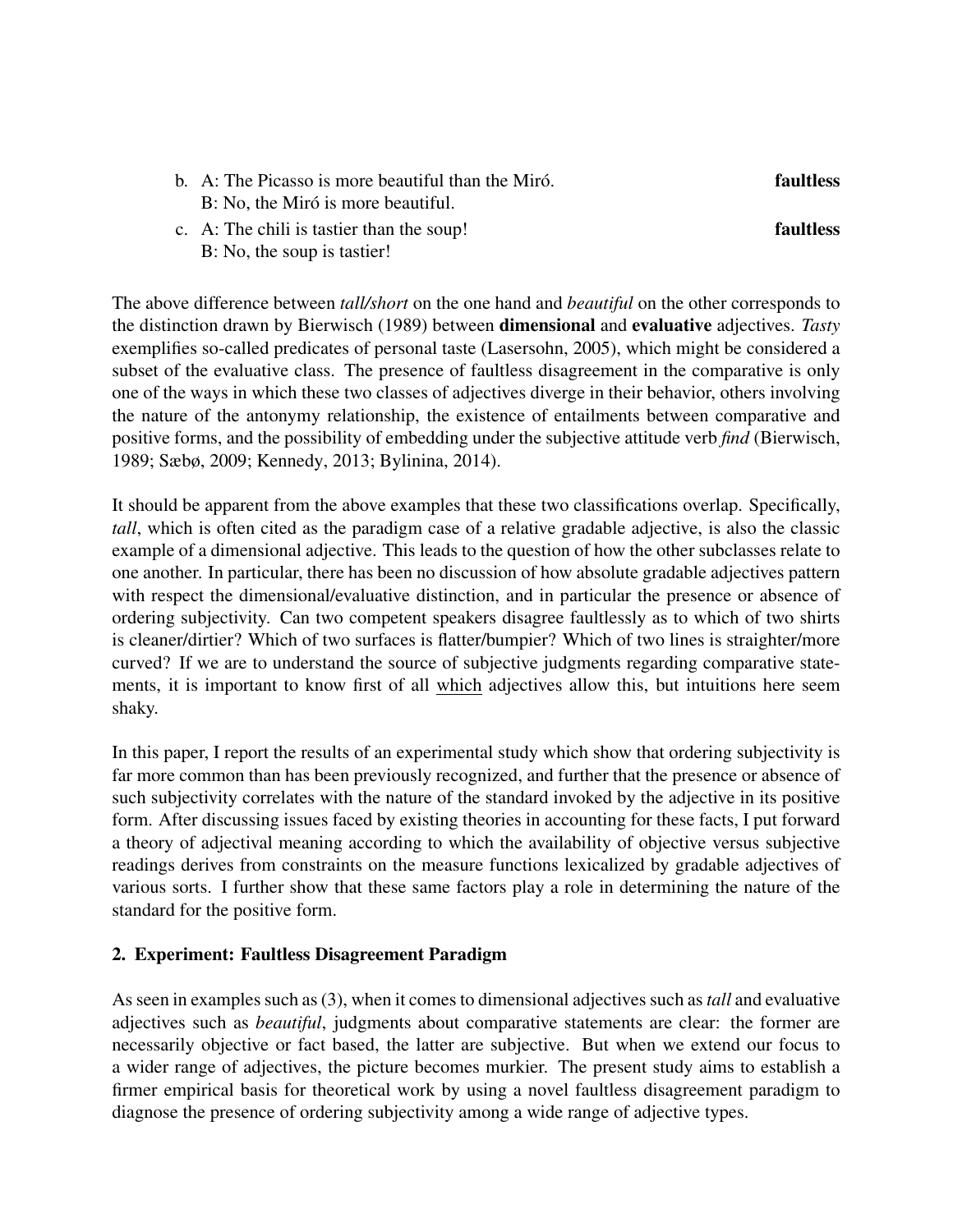## 2.1. Methodology and stimuli

The experiment employed a forced choice task in which participants saw brief dialogues of the form in (4)-(6), and were asked to classify the nature of the disagreement between the two speakers. Two response options were given: "only one can be right; the other must be wrong" and "it's a matter of opinion". The first of these was classified as a judgment of 'fact', the second as a judgment of 'opinion'.

- (4) A: John and Fred look similar but John is taller than Fred. B: No, Fred is the taller one of the two.
- (5) A: Look Tommy's shirt is dirtier than the one his little brother Billy is wearing. B: No, Billy's shirt is dirtier than Tommy's.
- (6) A: The necklace Susan is wearing today is uglier than the one she had on yesterday. B: No, the one she was wearing yesterday was uglier.

A total of 35 gradable adjectives were tested, falling into the following five categories:

- Relative gradable adjectives with numerical measures (RELNUM): *tall, short, old, new, expensive*
- Relative gradable adjectives without numerical measures (RELNO): *sharp, dull, dark, light, hard, soft*
- Absolute gradable adjectives with totally closed scales (ABSTOT): *full, empty*
- Absolute gradable adjectives with partially closed scales (ABSPART): *wet, dry, straight, curved, rough, smooth, clean, dirty, salty*
- Adjectives which may be classified as evaluative in a broad sense (EVAL): *good, bad, beautiful, pretty, ugly, easy, interesting, boring, tasty, fun, intelligent, happy, sad*

Adjectives were assigned to these categories according to judgments reported in the literature as well as linguistic tests. Relative gradable adjectives were identified as those for which both the adjective and its antonym are acceptable in the frame *x is Adj but y is Adj-er*, and for which neither adjective nor antonym allows modification by *slightly*. Absolute gradable adjectives were identified as those for which either adjective or antonym is infelicitous in the above frame and/or can co-occur with *slightly*. An adjective was considered to have a numerical measure if its comparative form can be modified by a measure phrase.<sup>2</sup> The evaluative category includes adjectives of the sort

<sup>&</sup>lt;sup>2</sup>The test was based on the comparative because, as is well known, many adjectives compose with measure phrases in the comparative but do not allow direct measure phrases (e.g. *ten dollars more expensive* vs. *\*ten dollars expensive*), and as such the comparative provides a better test for the existence of a numerical measurement system. The reasons for the restrictions on direct measure phrases are complex and seemingly idiosyncratic; see Schwarzschild (2005); Sassoon (2010) for discussion.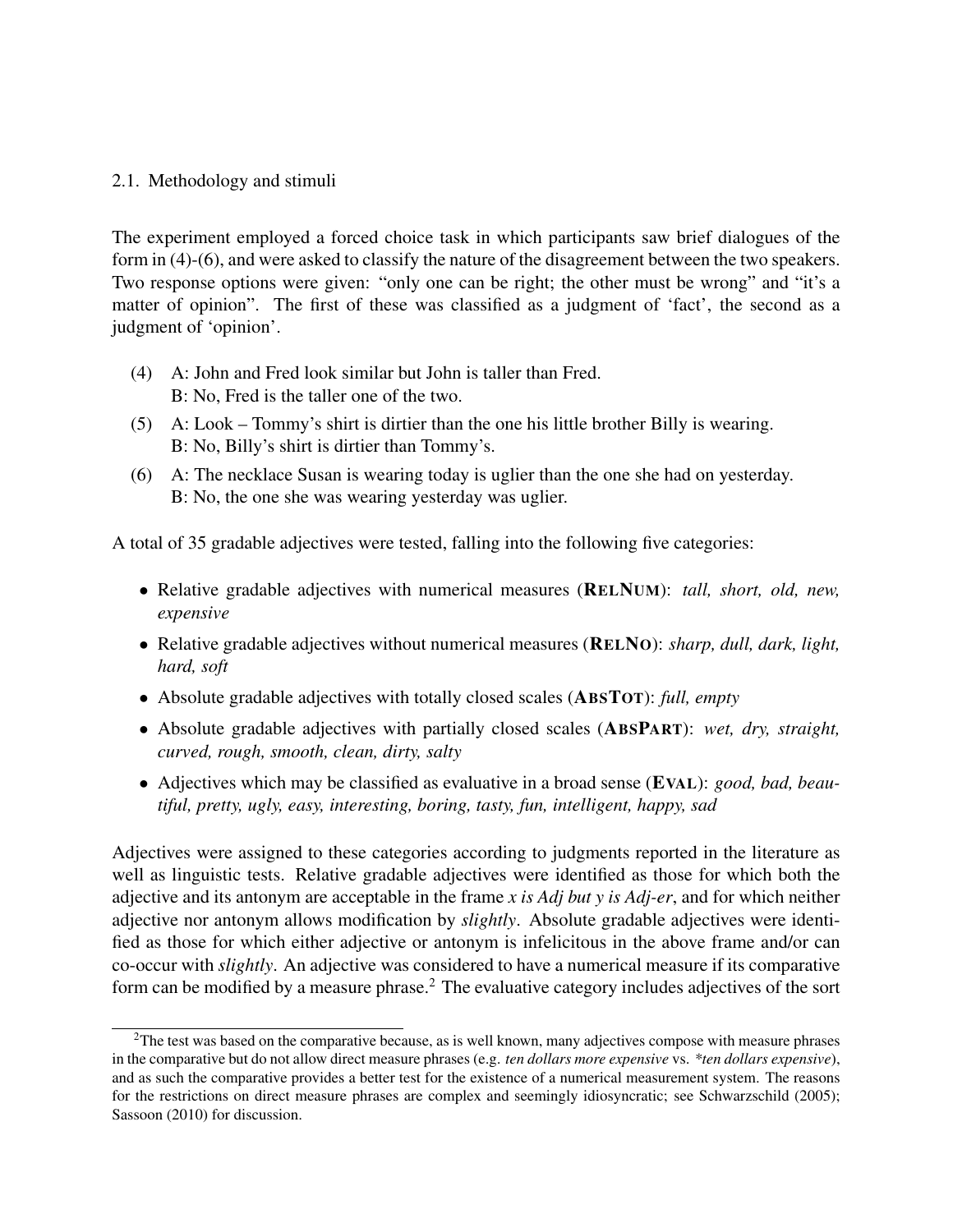discussed in the literature under the term 'evaluative' or 'predicates of personal taste'. This is a mixed class, encompassing value, taste and aesthetic judgments, emotion words, and psychological predicates; they are united, and distinguished from the other four categories, in that they do not denote external physical properties. Note finally that the RELNUM category corresponds to the class which in other work has been called dimensional adjectives, a point I will return to below.

The experiment was administered online via Amazon MTurk, with test items split across 4 lists. Each list contained 8-12 test items and 12 fillers. Some adjectives appeared on more than one list, in different item contexts. Fillers were split equally between two types: i) those expected to yield 'opinion' judgments, including vague nominal predicates (e.g. *jerk*), deontic and epistemic modals, statements of likelihood, and moral statements; ii) those expected to yield 'fact' judgments, based on factual statements (example: A: The judge found Frank guilty. B: No, the judge found Frank innocent.). Sample size was 20-25 per list, for a total sample size of  $n = 91$ . Full stimuli are available at http://www.zas.gwz-berlin.de/fileadmin/mitarbeiter/solt/fault.pdf.

# 2.2. Results

Results by adjective class and for individual adjectives are displayed in Figure 1. A generalized linear mixed effects model was fitted to the results using the lme4 package (Bates et al., 2014) in R (R Core Team, 2015), with response ('fact' vs. 'opinion') as dependent variable, adjective type as a fixed effect, and random intercept for subject. The effect of adjective class was found to be significant, with post hoc testing via the multcomp package (Hothorn et al., 2008) using Tukey correction for multiple comparison showing all pairwise comparisons to be significant at  $p<0.001$ except RELNO vs. ABSPART  $(p<0.01)$  and RELNUM vs. ABSTOT (nonsignificant).

## 2.3. Discussion and further observations

The first conclusion to be drawn from the present experiment is that ordering subjectivity is widespread, found not only with classic cases of evaluative adjectives such as *beautiful* and *tasty*, as in our original examples, but to some extent for the majority of the adjectives tested.

The second observation that emerges is that in this respect, gradable adjectives divide into not two but three distinct classes. Some allow (almost) exclusively objective or factual readings of the comparative (the RELNUM and ABSTOT classes). Some by contrast are radically subjective in the comparative, eliciting few if any 'fact' judgments (the EVAL class). Finally, some fall in between the two extremes, allowing both objective and subjective readings for the comparative (the RELNO and ABSPART classes); furthermore, among this third group, adjectives range from those that skew towards objective readings to those that skew towards subjective readings.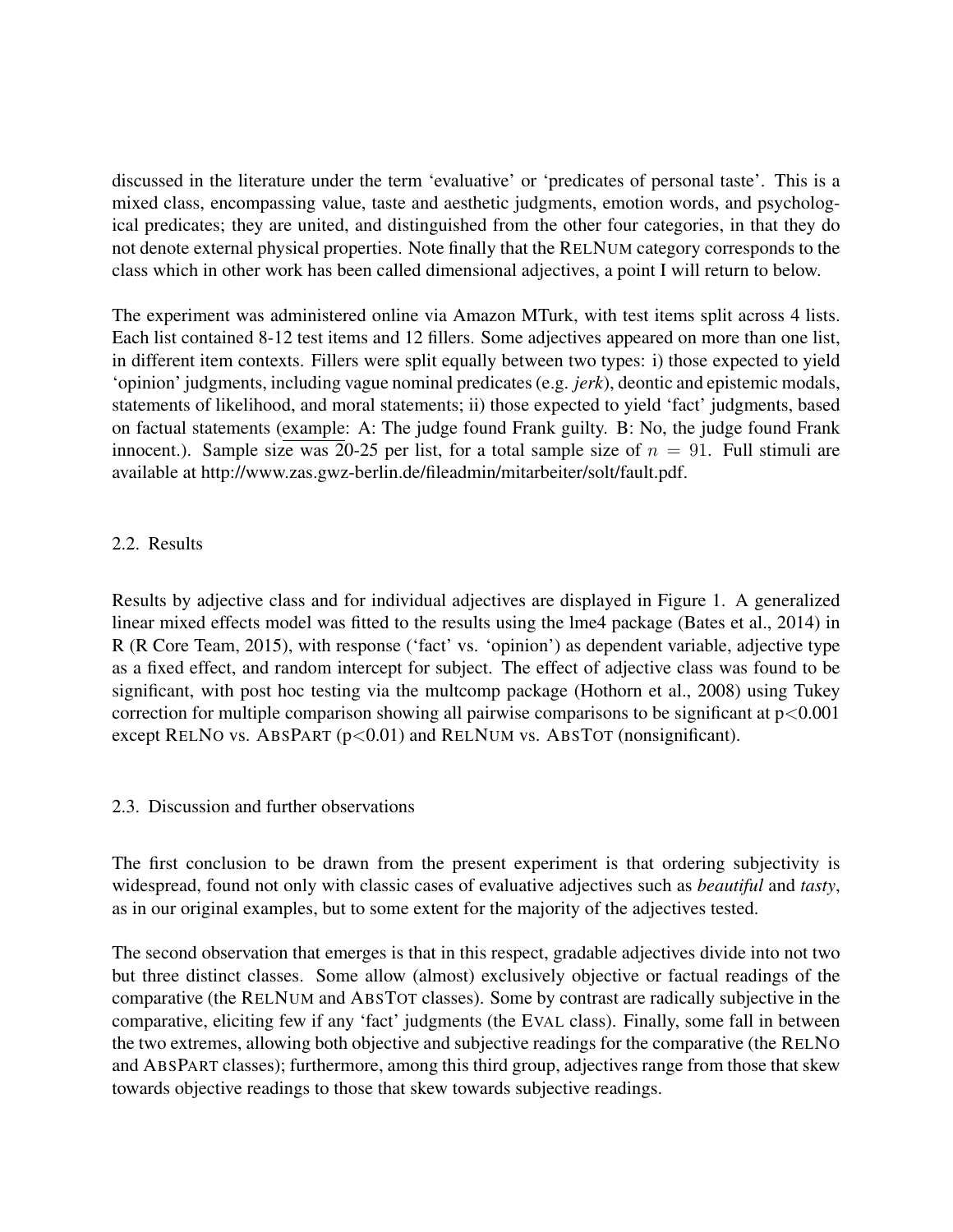

Figure 1: Results of Experiment - Percent 'Fact' Judgments

Looking at the results by adjective class, it seems that we have found a correlation between ordering subjectivity on the one hand and the nature of the standard invoked by the adjective in its positive form on the other. Specifically, purely objective judgments about scalar orderings are restricted to a certain subset of the relative class and the totally closed scale pair *full/empty*. Classic examples of absolute partially closed scale adjectives such as *clean/dirty*, *wet/dry* and *rough/smooth* fall consistently in the mixed class. This is a surprising finding. One of the phenomena under investigation here, the absolute/relative distinction, involves the positive form of the adjective, and has been attributed to the presence or absence of scalar endpoints. The second involves the comparative form, and has to do with the nature of judgments regarding the ordering of individuals along the relevant dimension. There is no obvious *a priori* reason to expect the two to be related.

There is, however, a clear confound here, namely the presence or absence of a system of numerical measurements. It is not relative gradable adjectives as a whole whose comparative forms elicited exclusively objective interpretations, but more specifically those with corresponding units of measure; those without such units, such as *light/dark* and *soft/hard*, patterned with the absolute partially closed scale group. Furthermore, the totally closed scale pair *full/empty* might also be aligned to the class of adjectives with measurement units, in that degrees of fullness or emptiness can be quantified in percentages (e.g. *90% full*). Perhaps it is the availability of a numerical measurement system itself, and not the scale structure of the adjective or the type of standard it has, that is correlated with the possibility of ordering subjectivity. This is a very reasonable idea. In order to assign a numerical degree of 'adjective-ness' to an entity, it must be possible to objec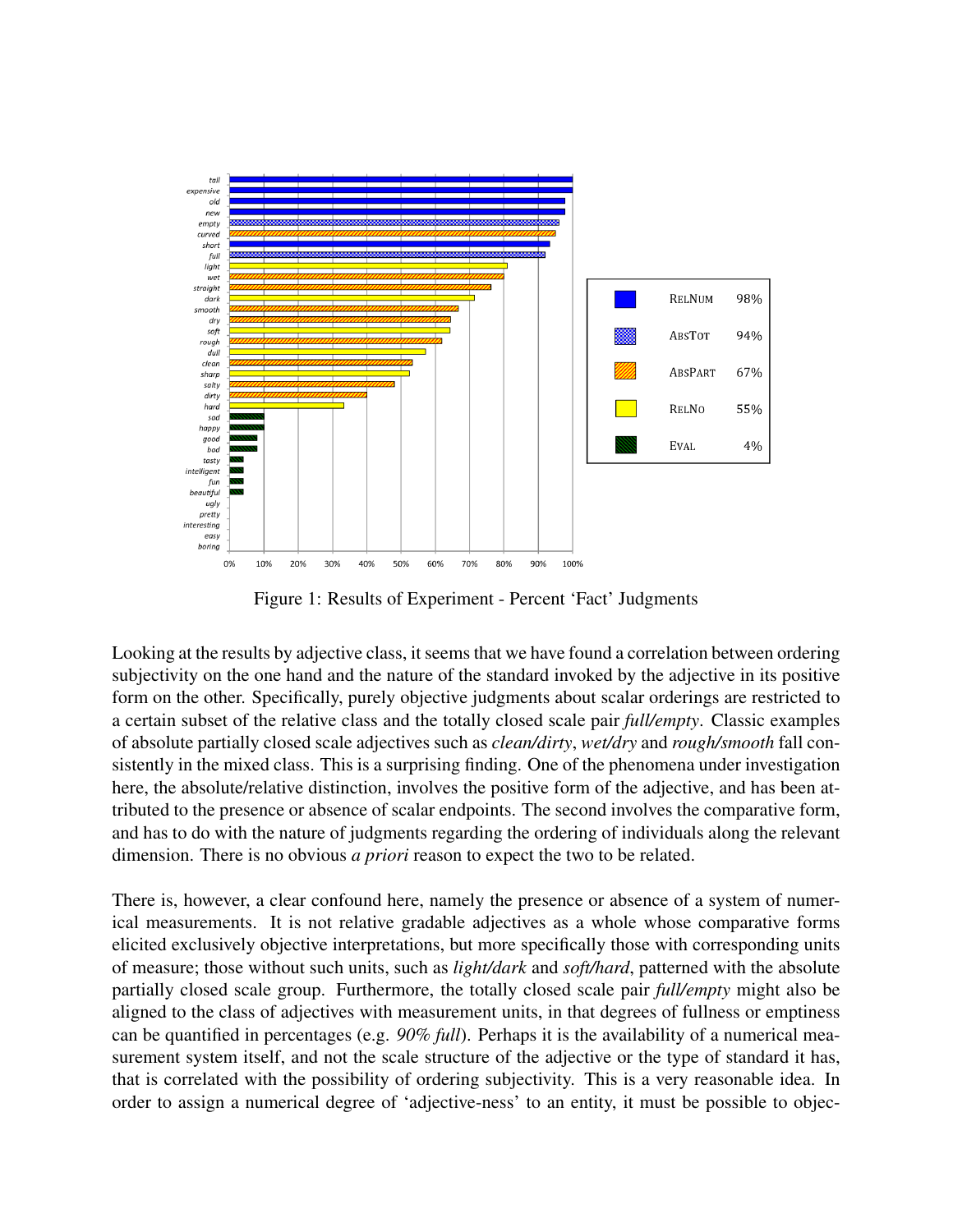tively measure the degree to which that entity has the property in question. Quite plausibly, the same possibility of objective measurement is also responsible for the objective nature of judgments regarding orderings. We might then suspect the apparent correlation with standard type to be an artifact of the experimental design, in that absolute gradable adjectives with measurement units were not included among the stimuli.

Such an explanation, though, is problematic, for a simple reason: putting aside adjectives such as *full*/*empty* that allow proportional measures, there are virtually no absolute gradable adjectives with numerical measures. Commonly cited examples of the absolute class, such as those in the ABSPART group tested here, lack standard units. Conversely, Schwarzschild (2005) discusses 49 adjectives that allow measure phrases at least in the comparative. Of these, only 4 pattern (in my judgment, using the above-described tests) as absolute: *early/late* (which Schwarzschild argues are covert comparatives), and *intelligent/stupid* (whose status regarding both standard type and numerical measurability is unclear). This is a surprising pattern, which to my knowledge has not been previously observed, and which certainly merits some sort of explanation. The puzzle we are faced with can then be restated as follows: what is the reason for the correlation between objectivity – encompassing both the existence of measurement units and the absence of ordering subjectivity – and the type of standard invoked by the adjective. It is this puzzle that I address in the remainder of the paper.

## 3. Previous accounts

In this section I briefly review relevant research in three areas relating to ordering subjectivity and the absolute/relative distinction, noting issues they face in accounting for the experimental findings, and highlighting proposals that will form the basis for the account developed below.

# 3.1. Gradability

The now standard semantic approach to gradability is the degree-based framework of Cresswell (1977); Kennedy (1997); Heim (2000) and others, according to which gradable adjectives lexicalize measure functions that map individuals to degrees on a scale  $(7)$ .<sup>3</sup> The comparative can then be analyzed as expressing a relation between the degrees assigned to two individuals, as in (8):

- (7)  $\left[\text{dirty}\right] = \lambda d\lambda x.\mu_{DIRTY}(x) \succeq d$ <br>(8) a. Tommy's shirt is dirtier than
- a. Tommy's shirt is dirtier than Billy's.
	- b.  $\mu_{DIRTY}$  (Tommy's shirt)  $\succ \mu_{DIRTY}$  (Billy's shirt)

 $3$ For concreteness, here and below I adopt the version of the degree-based framework according to which gradable adjectives denote degree relations (Heim, 2000). If desired, the analysis could be restated on the alternate approach on which they have denotations instead as measure functions (Kennedy, 2007).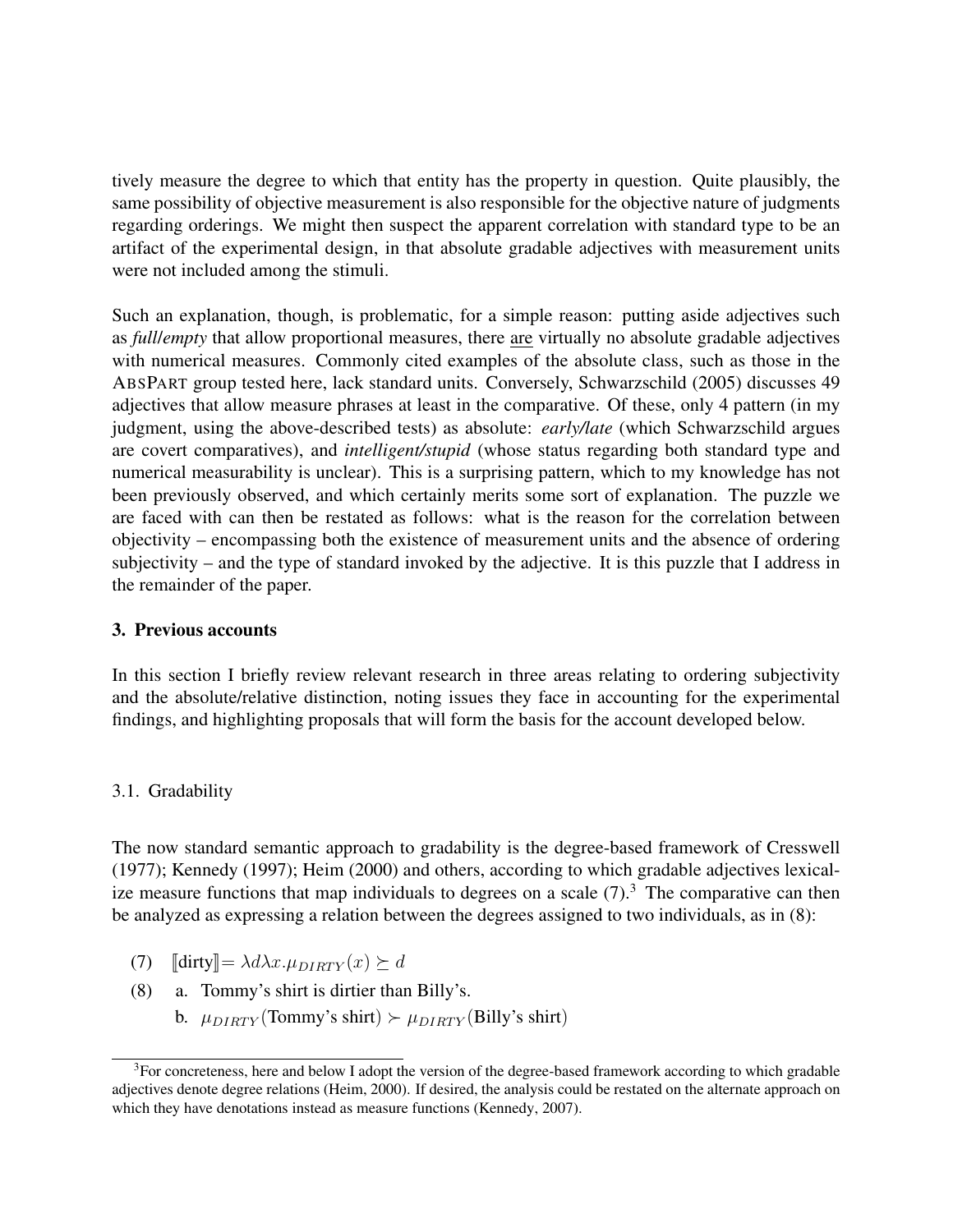An unspoken assumption that seems to underlie representations of this form is that for any given adjective *Adj*, there is a unique measure function  $\mu_{Adj}$ .<sup>4</sup> This is reasonable for adjectives such as *tall*, but problematic for those such as *beautiful* and even *dirty*, for which competent speakers can disagree faultlessly about the relative ordering of two individuals. If we adopt a degree-based framework, it seems we must somehow allow different mappings for different speakers.

The problem that arises with representations such as (8b) derives in part from the tendency to equate dimensions of measurement with the scales that track them. Recently, there have been proposals that do away with such a one-to-one correspondence, allowing instead a one-to-many relation between dimensions and scales. For example, Solt (2016b) argues that quantity dimensions – including even cardinality – can be tracked by multiple scales that differ in their structures, in particular in the strength of the ordering relation  $\angle$ . In the adjectival domain, Kennedy (2013) proposes that gradable adjectives have core meanings as specifications of dimensions, which can then be mapped to different sorts of scalar predicates. Finally, Sassoon (2010) proposes that the measure functions lexicalized by gradable adjectives are not fully specified but rather indexed to contexts or worlds, with two contexts/worlds potentially differing in the degrees that are assigned to individuals even when the physical properties of objects remain the same. Below, this will be taken as one of the building blocks for an account of ordering subjectivity.

## 3.2. Subjectivity

There is a sizable body of research on adjectival subjectivity or 'judge-dependence' (see Lasersohn 2005; Stephenson 2007 and other work cited below), focusing in particular on predicates of personal taste such as *tasty* and *fun*, which provide the best-known examples of faultless disagreement: when two speakers disagree as to whether or not a dish is tasty or an experience is fun, the disagreement appears to be a real one, yet neither speaker seems to have said something incorrect or false. Recently it has been observed that subjectivity of this sort is found with a much wider range of adjectives beyond obvious personal taste predicates, in particular occurring also with the positive forms of vague gradable adjectives such as *tall*: two speakers may disagree faultlessly as to whether an individual is tall, perhaps because they have in mind different thresholds or standards (Kennedy, 2013; Bylinina, 2014). These same authors have also observed that the subjective interpretation of comparative forms – that is, ordering subjectivity – is a more restricted phenomenon, occurring with only some types of gradable adjectives (cf. (3)).

There are two leading semantic approaches to subjectivity. The relativist analysis (Lasersohn, 2005) includes a judge parameter to the index of interpretation, along with the usual time and world

<sup>4</sup>As stated, this is not entirely correct, in that certain adjectives are obviously ambiguous as to dimension; *long*, for instance, has both spatial and temporal interpretations, and *light* can reference either weight or brightness. What seems largely assumed, however, is that once the dimension is fixed, so too is the scale and measure function.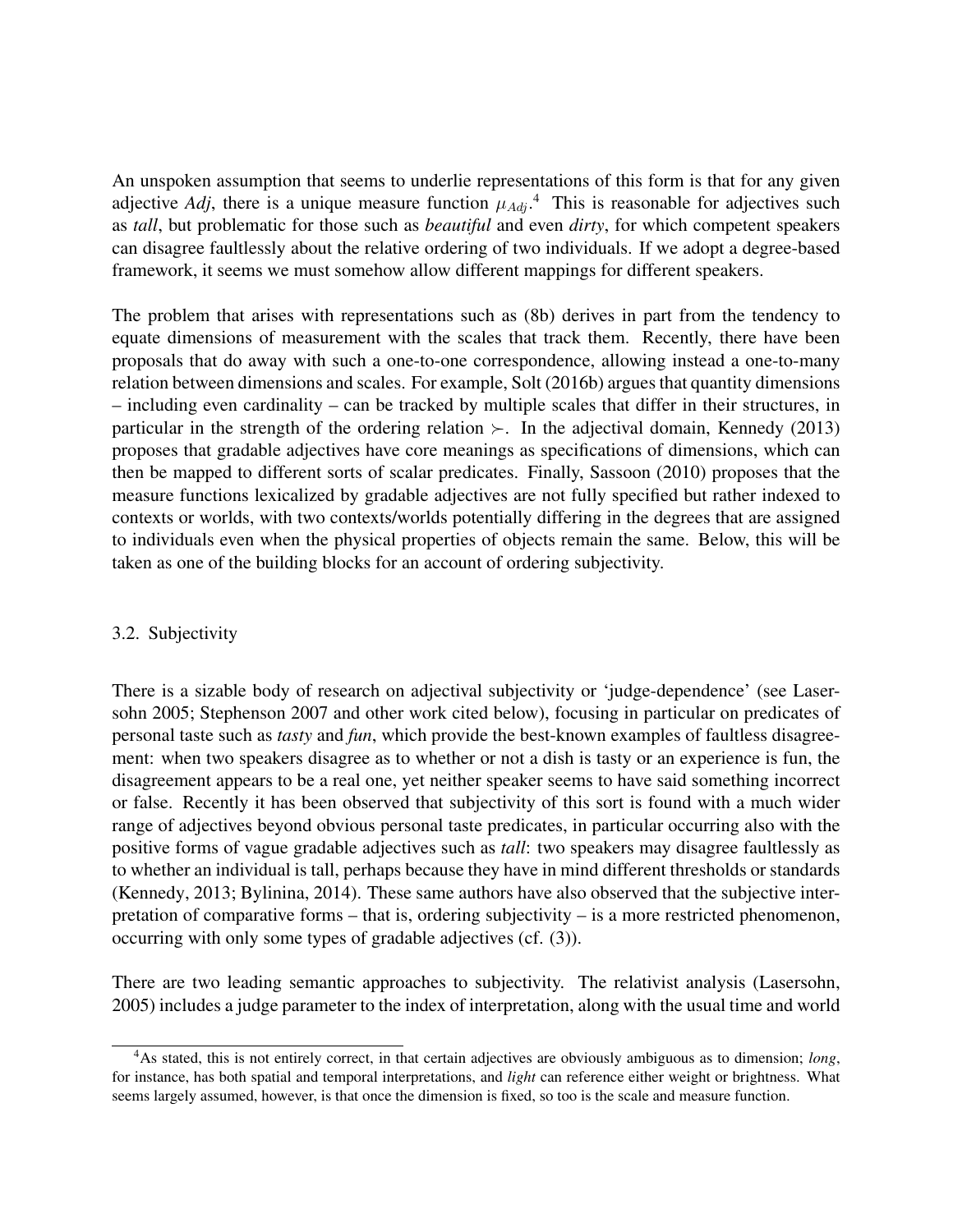parameters (9a). The contextualist approach (Stojanovic, 2007; Sæbø, 2009), by contrast, assumes that predicates of this sort feature an additional judge or experiencer argument (9b). Elaborations on and combinations of these two approaches are found in Stephenson (2007), Pearson (2013), and Bylinina (2014), among others.

(9) a.  $[\text{task}]^{w,t,j} = \lambda x.x$  tastes good to j in w at t b.  $[\text{task}]^{w,t} = \lambda y \lambda x.x$  tastes good to y in w at t

Importantly, in the form shown here, neither of these approaches accounts for ordering subjectivity. Although *tasty* is gradable, the above analyses localize subjectivity at the level of the positive form, thus providing no explanation for subjective judgments regarding scalar orderings. Minimally, then, it seems that measure functions such as those in (7) must also be indexed or relativized to judges. Nor do we have an explanation for our experimental finding that adjectives exhibiting ordering subjectivity fall into two classes, depending on whether or not they also allow objective readings for the comparative.

A perhaps deeper issue is that for at least some of the adjectives we have considered, ordering subjectivity does not appear to be restricted to differences in perspective between speakers; rather, it seems that a single speaker's judgments with respect to orderings are potentially uncertain or variable. Consider for example two shirts, one which is clean except for a grass stain on the sleeve, while the other is slightly dingy overall. Which one do I consider dirtier, and which cleaner? I think my answer has to be to be 'it depends' – on what type of shirt and how it will be used, on what sort of dirt we are most concerned about, and so forth. The same might be said, for example, regarding which of two roads is bumpier, or which of two fences is straighter. Formally, subjectivity of this sort cannot be modeled in terms of variation in a judge parameter.

In recent work that has explicitly discussed ordering subjectivity, the intuition is put forward that it derives from the multidimensionality of the properties in question (see especially Kennedy, 2013; McNally and Stojanovic, 2015). Whereas the attribution of a predicate such as *tall* is dependent on a single dimension, namely height, that of a predicate such as *healthy* or *beautiful* depends on multiple underlying dimensions. Subjectivity of the sort considered here arises when there is uncertainty or potential disagreement as to the component dimensions and how they should be integrated. For example, two speakers might disagree about which of two individuals is healthier because they disagree about which aspects of health should carry more weight.

The above authors do not attempt to formalize this insight. However, a comprehensive semantic theory of adjectival multidimensionality is developed by Sassoon (2013 and other work), and further extended by Bylinina (2014), who in particular applies it to the subjectivity of evaluative adjectives such as *intelligent*. Below I will build on this further to account for the pattern of results from the present experiment.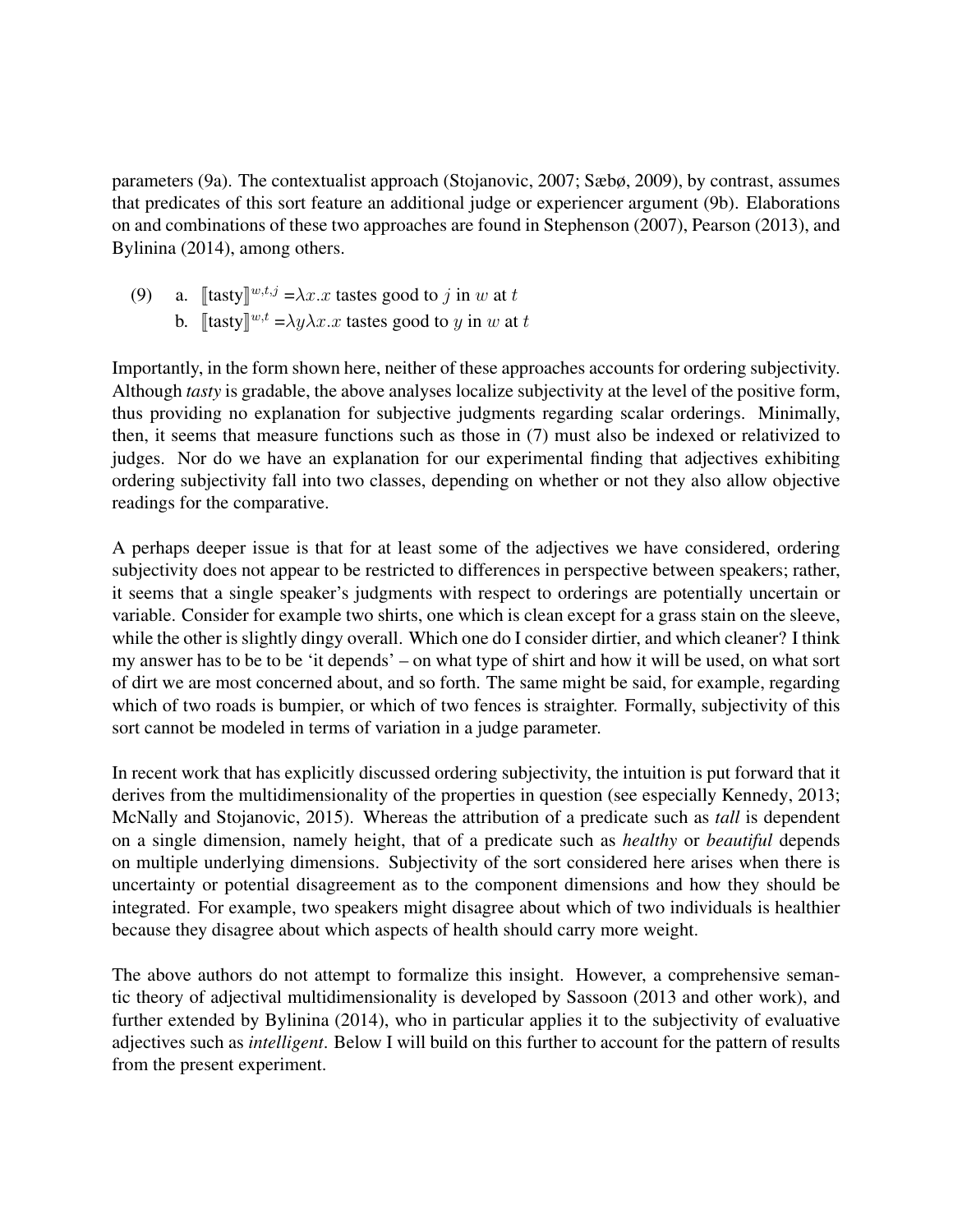## 3.3. Standard type

The final topic of interest to us here involves the distinction between absolute and relative gradable adjectives. As already alluded to, the leading account of this difference relates the interpretation of the positive form of the adjective to the structure of the scale it lexicalizes (Kennedy and McNally, 2005; Kennedy, 2007). When the scale is closed on one or both ends, the scalar minimum or maximum serves as the threshold or standard of application for the positive form. To be clean, for example, is to have a maximal degree of cleanness, while to be dirty is to have a morethan-minimum degree of dirtiness. When the scale is open on both ends, the standard is instead contextually determined, perhaps with reference to a comparison class. Thus to be tall is to have a degree of height greater than some contextually salient threshold, dependent in some way on the sort of entities under consideration. Kennedy proposes that this pattern derives from a Principle of Interpretive Economy, which calls for maximizing the semantic contribution of conventional linguistic elements such as scalar endpoints.

The scale-based account is elegant and highly explanatory, but leaves open the question of what determines the structure of the scale underlying the adjective's meaning. For example, why is dirtiness analyzed as having a lower-closed scale but height an open scale, given that both intuitively have a zero point? Work in this tradition has also not recognized the connection between standard type and objectivity/subjectivity that was uncovered in the present experiment.

A number of authors have proposed to derive the absolute/relative distinction in a principled manner from more basic factors, and certain of these proposals provide a starting point to addressing the latter issue. Toledo and Sassoon (2011) and Sassoon (2012) relate the difference between the two subclasses to the sort of comparison class they reference: for relative gradable adjectives, the comparison class is an extensional category of individuals, while for absolute gradable adjectives, it is made up of counterparts or temporal stages of the same individual. This derives from a more basic distinction in denotations: relative gradable adjectives such as *tall/short* are individual level predicates (Carlson, 1977), denoting stable, enduring properties, while their absolute counterparts such as *clean/dirty* are stage-level predicates, denoting temporally variable properties. The difference in standard type can then be related to how items in the two sorts of comparison classes are distributed. Counterpart comparison classes typically have a salient maximum and/or minimum element (e.g. the shirt in its state of complete cleanness), which provide the basis for an endpoint standard. Extensional comparison classes do not. Even further, in the case of adjectives such as *tall* that denote stable properties, mapping of comparison class members to the scalar zero does not occur, in that anything whose height we can inquire about has non-zero height. A scalar minimum would thus be a trivial standard, and therefore a relative standard emerges instead.

Interestingly, a very similar insight is expressed in a quite different framework by Lassiter and Goodman (2013) and Qing and Franke (2014), who develop related pragmatic analyses in which the thresholds for gradable adjectives are modeled probabilistically as functions of the assumed prior distribution of entities in the comparison class with respect to the relevant dimension. A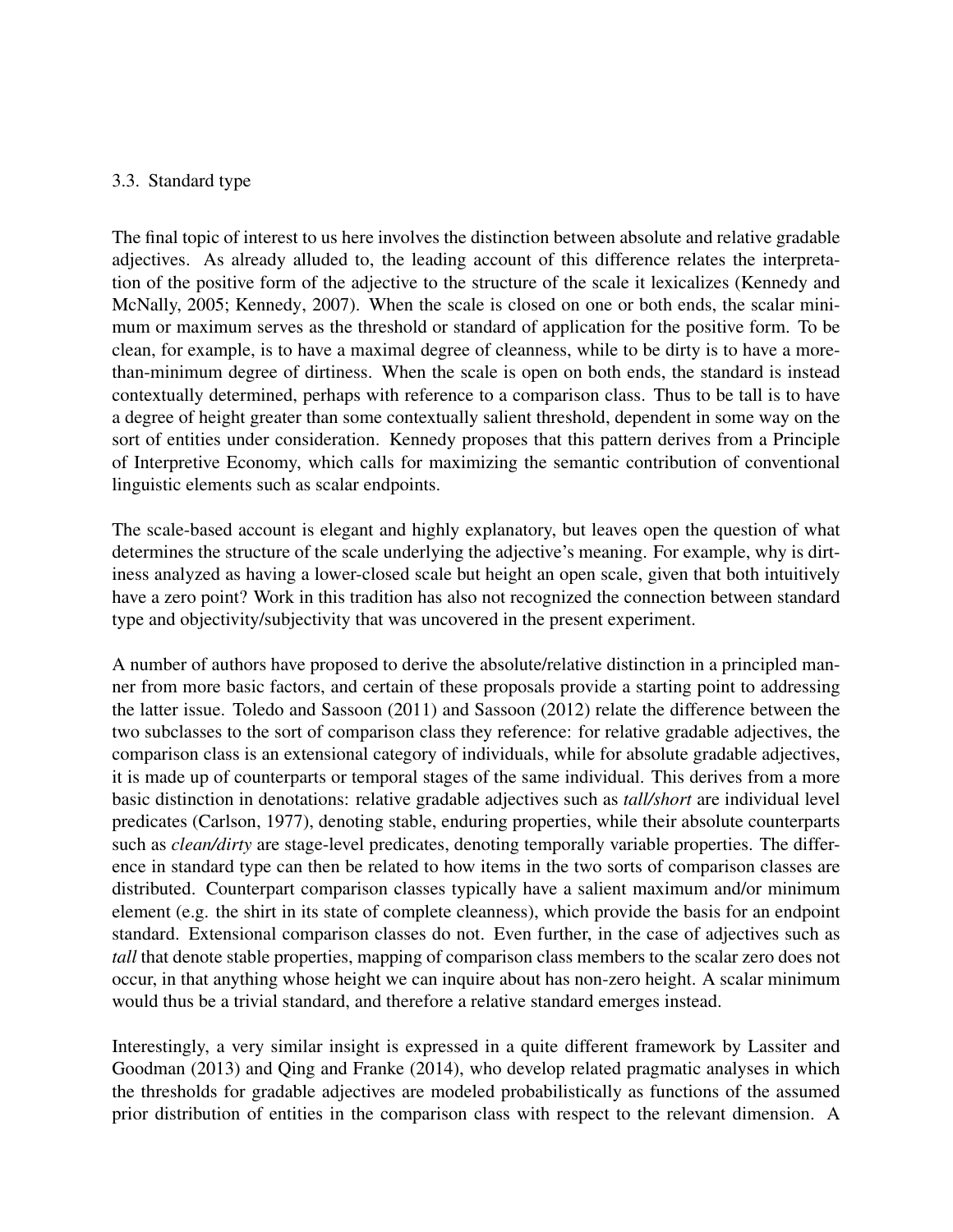context-dependent relative standard emerges when a normal-like prior is assumed; an absolute standard arises when there is sufficient probability density at one of the scalar endpoints.

Here I will not adopt either of these accounts in the form described above. Rather, the central insight that I will draw on is that to understand the source of an adjective's standard type, it is necessary to consider the the possible values to which members of the domain may be mapped, with particular reference to potential triviality of standards.

# 4. Accounting for Ordering Subjectivity

Bierwisch (1989) proposes that gradability derives from a mental operation of comparing individuals: "there is no degree without comparison and no comparison without degree" (p. 112). If this is indeed so, namely that degrees originate in a speaker-internal psychological process, we might wonder why it is not the case that all comparative statements are subjective. The reason, I will argue, is that for some dimensions we can impose a structure on the domain through which speakers' judgments are necessarily aligned.

We may formalize this using concepts from measurement theory (see Kranz et al. 1971 for a basic introduction to measurement theory and Sassoon 2010 and Lassiter 2011 for linguistic applications). We begin with a domain  $Dom$  and a binary relation R on  $Dom$  reflecting some dimension of measurement, where  $R$  has the properties of a strict weak order (a relation that is irreflexive, asymmetric, transitive and transitive with respect to incomparability). Measure functions and scales are then defined as follows:

- (10) A measure function is a function  $\mu_{DIM}$  :  $Dom \rightarrow S$  from Dom to some scale  $S =$  $\langle D, \succ, DIM \rangle$ , where
	- $DIM$  is the dimension of measurement
	- $D$  is a set of degrees
	- $\succ$  is an ordering relation on D
	- $\forall a, b \in Dom$ ,  $\mu_{DIM}(a) \succ \mu_{DIM}(b)$  iff aRb

As discussed above, this formalization has the effect of establishing a one-to-many rather than one-to-one relation between dimensions of measurement and the scales that track them.

We then adopt the previously discussed proposal of Sassoon (2010), according to which gradable adjectives are underspecified, lexicalizing not a single measure function but a family of functions indexed to contexts c. As on her account, I assume that two contexts c and  $c'$  may differ in the measures assigned to individuals, even if the physical properties of objects remain the same. Thus the general template for gradable adjective meaning is the following:

(11) 
$$
[\mathbf{Adj}]^c = \lambda d\lambda x. \mu_{DIM}^c(x) \succeq d
$$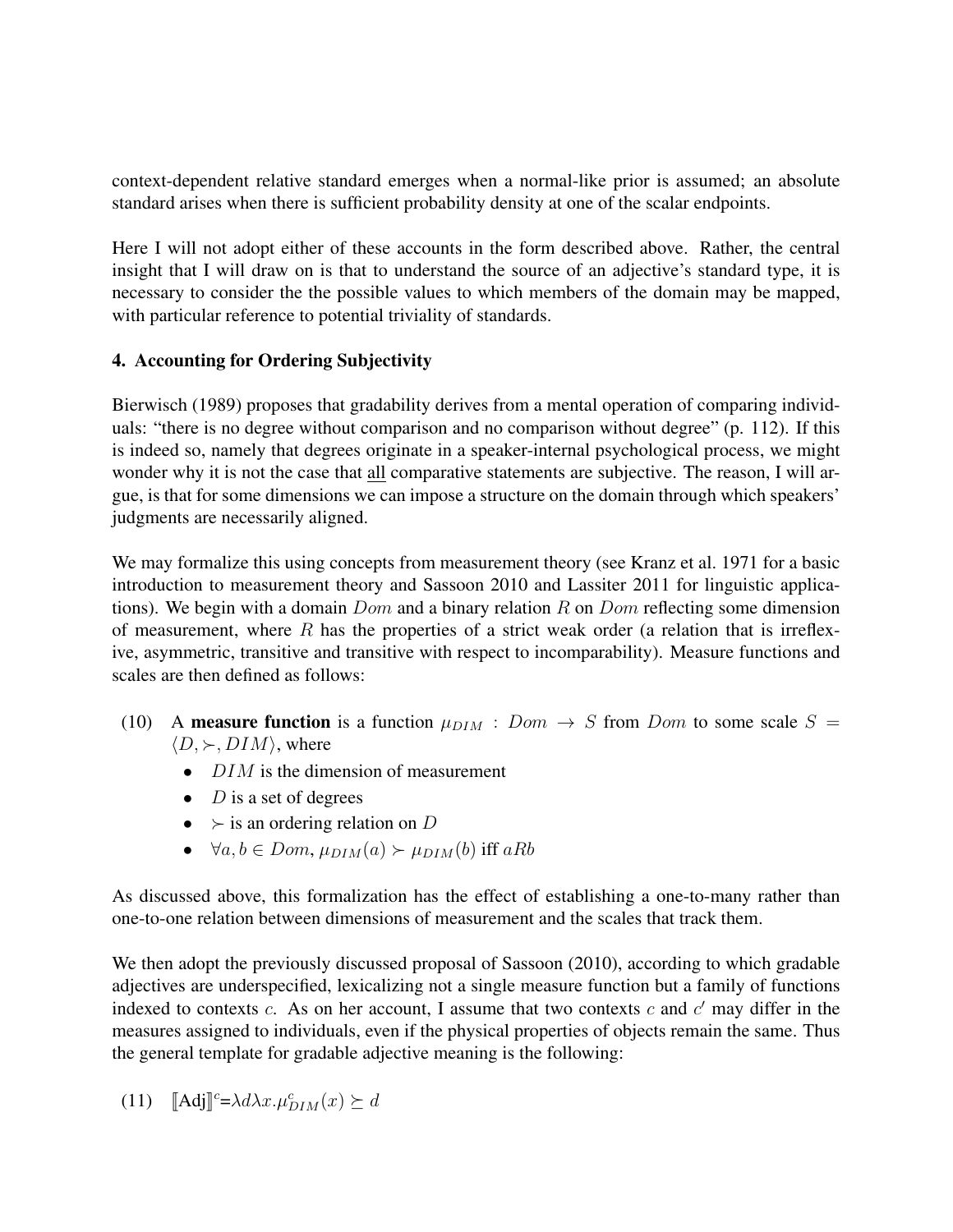To put this differently, gradable adjectives on this view lexicalize dimensions rather than particular scales. The presence or absence of ordering subjectivity can then be related to the further constraints on the set of measure functions  $\mu_{DIM}^c$  encoded by the adjective.

#### 4.1. Sources of objectivity

I propose that objective judgments regarding orderings arise when  $\mu_{DIM}^c$  is such that it allows a principled, order-preserving mapping to the real numbers. This has the effect of externalizing orderings of individuals, aligning them across speakers and contexts to the fixed order of the number line. Such a mapping can come about in various ways.

a) Additive measure functions. An important class of measure functions is made up of those that are additive with respect to concatenation, meaning that the measure assigned to two individuals concatenated in the relevant way is the sum of their two individual measures. Height is a classic example: the height of two individuals stacked one on top of the other is the sum of their individual heights. Other dimensions with this property include weight, depth, width, length, volume, duration and arguably cost (while items are often cheaper if purchased in quantity, the fact that we recognize this as a discount is an indication that we perceive cost as inherently additive).

Additivity may be encoded via a constraint on the family of measure functions lexicalized by an adjective. We define a concatenation operation  $\oplus$  on elements of the domain, and a corresponding addition operation + on degrees on the scale. The constraint is then that in  $(12)$ , where C is the set of possible contexts; a sample denotation for an adjective satisfying this constraint is (13).

# (12) Additivity constraint:

 $\forall a, b \in Dom \text{ and } c \in C, \ \mu_{DIM}^c(a \oplus b) = \mu_{DIM}^c(a) + \mu_{DIM}^c(b)$ 

(13)  $[\text{tall}]^c = \lambda d\lambda x. \mu_{HEIGHT}^c(x) \succeq d,$ where  $\forall c \in C$  and  $a, b \in Dom$ ,  $\mu_{HEIGHT}^c(a \oplus b) = \mu_{HEIGHT}^c(a) + \mu_{HEIGHT}^c(b)$ 

A scalar mapping satisfying additivity is a ratio scale. Such a scale can be given a numerical representation via a further structure-preserving mapping to the real numbers under ordinary addition. This allows the establishment of numerical measures, if some standard object is selected as the basis for a unit of measurement (e.g. an object serving as the meter standard). Furthermore, such numerical representations are unique up to multiplication by a positive constant  $k$ ; this means in particular that the relation between the numerical values assigned to two individuals in one context cannot be reversed in another context. This invariant (up to multiplication) mapping to the number line forms the basis for objective judgments regarding statements about orderings, i.e., comparatives; this is consistent with our experimental findings for the additive-dimension adjectives *tall*, *short* and *expensive*. Thus additivity yields both aspects of objectivity that were discussed above.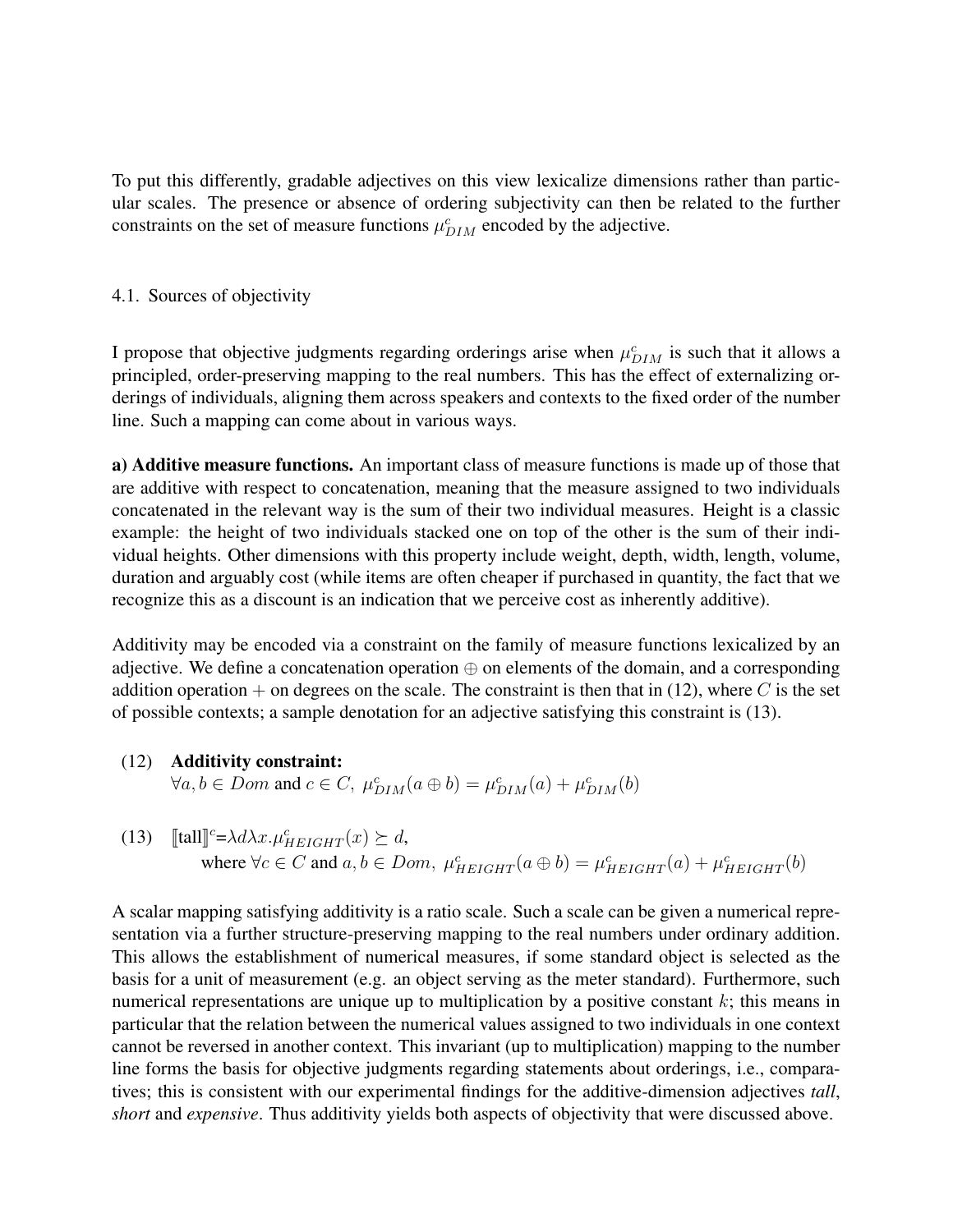A large number of gradable adjectives fall into this class, including most of those that compose with measure phrases (e.g. *wide/narrow*, *heavy/light*, *long/short*); we predict these too would pattern as objective with respect to orderings. But not all dimensions lexicalized by gradable adjectives are additive in the sense of height. Temperature is a prime example (Lassiter, 2011): the temperature of two bowls of soup poured together is not the sum of their two individual temperatures, but rather somewhere intermediate between them. Among adjectives that lexicalize non-additive dimensions, there are nonetheless at least two other possible sources of numerical mappings.

b) 'Natural' units. There are dimensions for which natural, speaker-external phenomena serve as the basis for numerical measurement systems. Two examples of this are time and temperature. In the case of time, the rotation of the earth and its orbit around the sun provide the basis for the units 'day' and 'year'; subdivision and concatenation of these units yield further units such as 'hour', 'minute', and 'week'. For temperature, the freezing and boiling points of water provide two anchor points on the scale, which can then be divided into equal increments, for instance by equal increases in the level of mercury in a thermometer.

Units derived in this way provide another sort of principled mapping from entities to numbers. This of course provides the basis for measure phrases (e.g. *20 years old*, *5 degrees warmer*); on the account proposed here, it also enables objective judgments about orderings. This is in line with our experimental findings for the adjectives *old* and *new* (temperature adjectives were not included in the experiment, but we would predict similar results for them as well).

c) Context-independent derived measure functions. A final set of adjectives that are objective with respect to orderings are those lexicalizing measure functions that can be built up from measure functions of the above two classes in a context-independent way. The dimension of fullness provides a good example: the degree of fullness of a container (say, a bottle or gas tank) can be expressed as the volume of its contents divided by its capacity, i.e., the volume it is able to hold. A half full tank, for example, is one whose contents have half the volume of its capacity.

This class can be defined as adjectives that satisfy the constraint in (14); as an example, the corresponding lexical entry for the adjective *full* is given in (15):

(14) Context independent derived function constraint:  $\forall c \in C, \ \mu_{DIM}^c(x) = f(\mu_{DIM_1}^c(x), \mu_{DIM_2}^c(x), \dots, \mu_{DIM_n}^c(x)),$ 

where  $\mu_{DIM_1}^c$ ,  $\mu_{DIM_2}^c$ , ...  $\mu_{DIM_n}^c$  are objective measure functions

(15)  $[\text{full}]^c = \lambda d\lambda x. \mu_{FULINESS}^c(x) \succeq d,$ 

where  $\forall c \in C$  and  $x \in Dom, \mu_{FULLNESS}^c(x) = \frac{\mu_{VOLUME}^c(content(x))}{\mu_{VOLUME}^c(capacity(x))}$  $\overline{\mu^c_{VOLUME}(capacity(x))}$ 

As defined here, fullness is not strictly speaking additive: two half full glasses when placed together do not produce a full glass, though their combined contents are the same as that of a single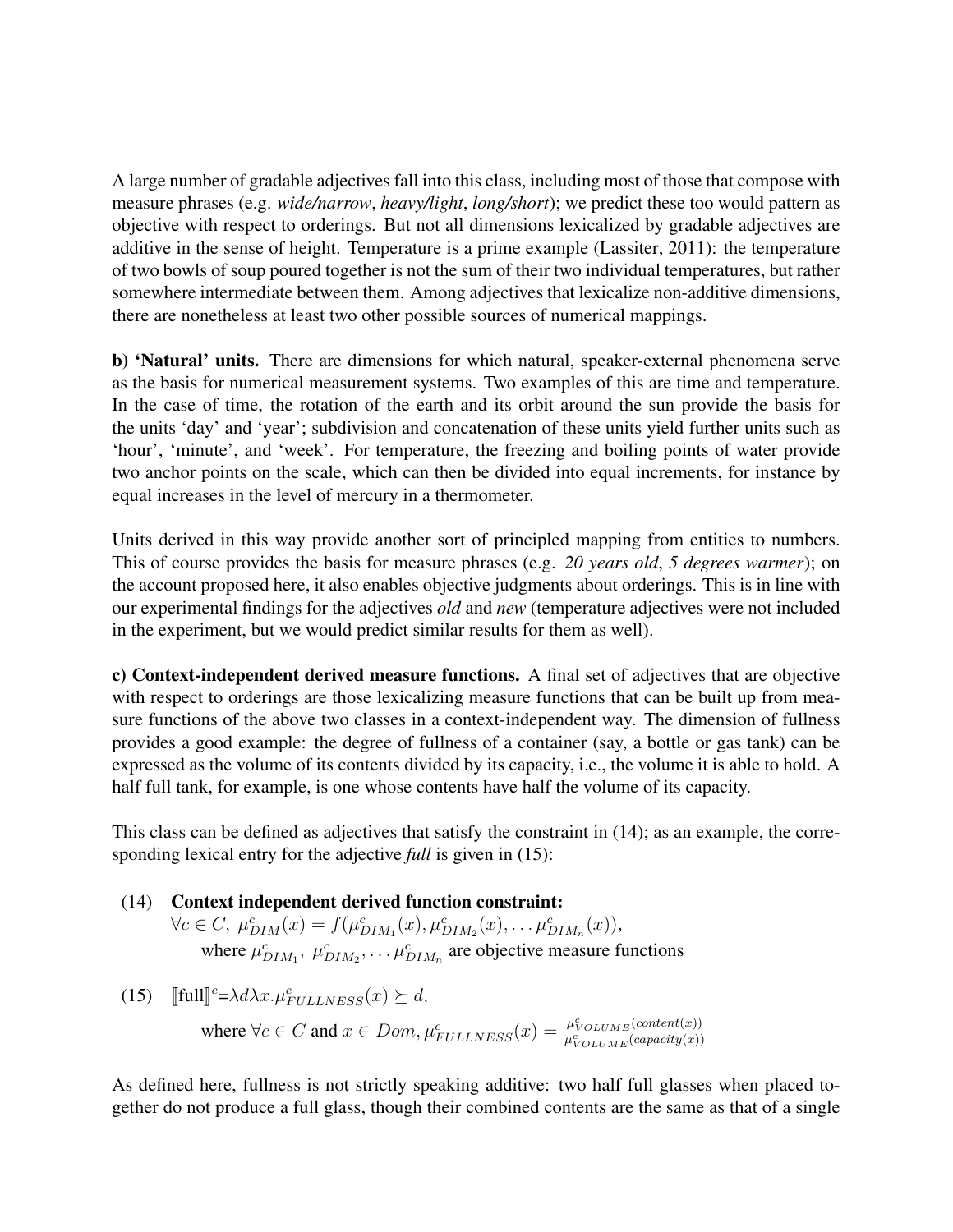full glass. But because degrees of fullness can be derived via a context-independent function of two additive measure functions, a principled mapping to numbers can nonetheless be derived. Thus we may have measure expressions (e.g. *20 % full*), and we correctly predict objective judgments regarding comparative statements (cf. the experimental findings for *full/empty*). Other dimensions in this class might be purity (defined as volume of impurities relative to total volume) and speed (distance traveled divided by duration). As we would expect on the account developed here, the corresponding adjectives allow numerical measures (*90% pure*, *5 kilometers per hour faster/slower*); we predict them also to elicit purely factual judgments of their comparative forms.

#### 4.2. Sources of subjectivity

Having discussed factors that give rise to objective judgments regarding orderings, let us turn now to the nature of the measure functions lexicalized by adjectives whose comparative forms can be interpreted subjectively. Recall that the experiment reported in Section 2 identified two subclasses of such adjectives: those that also allow objective readings for the comparative, and those that do not. Here I propose that this difference corresponds to two distinct sources of ordering subjectivity. This proposal is similar to ones made by Kennedy (2013) and Bylinina (2014), but I will attempt use the experimental findings to shed new light on the relationship between the two factors.

d) Multidimensionality. In Section 3 I discussed the insight that adjectives exhibiting ordering subjectivity are multidimensional. Underspecification in or uncertainty about the component dimensions and how they should be integrated results in the potential for disagreement as to orderings. Take for example the pair *clean/dirty*. Intuitively, the degree of cleanness or dirtiness of an object is a function of the amount and type of dirt on it, perhaps in proportion to its size. But which sorts of dirt (broadly construed) we are concerned with, and how different sorts are weighted relative to one another, are matters of potential disagreement, and there does not seem to be a principled correct choice. On one way of making this more specific, shirt a might work out to be dirtier than shirt b, while on another equally valid choice, the reverse relation might obtain.

To formalize this, I build on Sassoon (2013) and Bylinina (2014) in assuming that adjectives of this sort are associated in each context c with a set of component dimensions  $DIM_1^c, DIM_2^c, \ldots$ ,  $DIM_n^c$ , whose measure functions are integrated by some function  $f^c$ . We have already seen something similar in the form of the lexical entry for *full*. But in that case, subjectivity did not arise, because both the component dimensions and the manner of their combination were fully specified. Ordering subjectivity arises when this requirement is relaxed, such that one or both of these components becomes context dependent. (16) specifies the form of such functions, and (17) gives a plausible if undoubtedly overly simplistic entry for *dirty* in this form.

(16) Context-dependent derived function constraint:  $\forall c \in C, \mu_{DIM}^c(x) = f^c(\mu_{DIM_1^c}^c(x), \mu_{DIM_2^c}^c(x), \dots \mu_{DIM_n^c}^c(x))$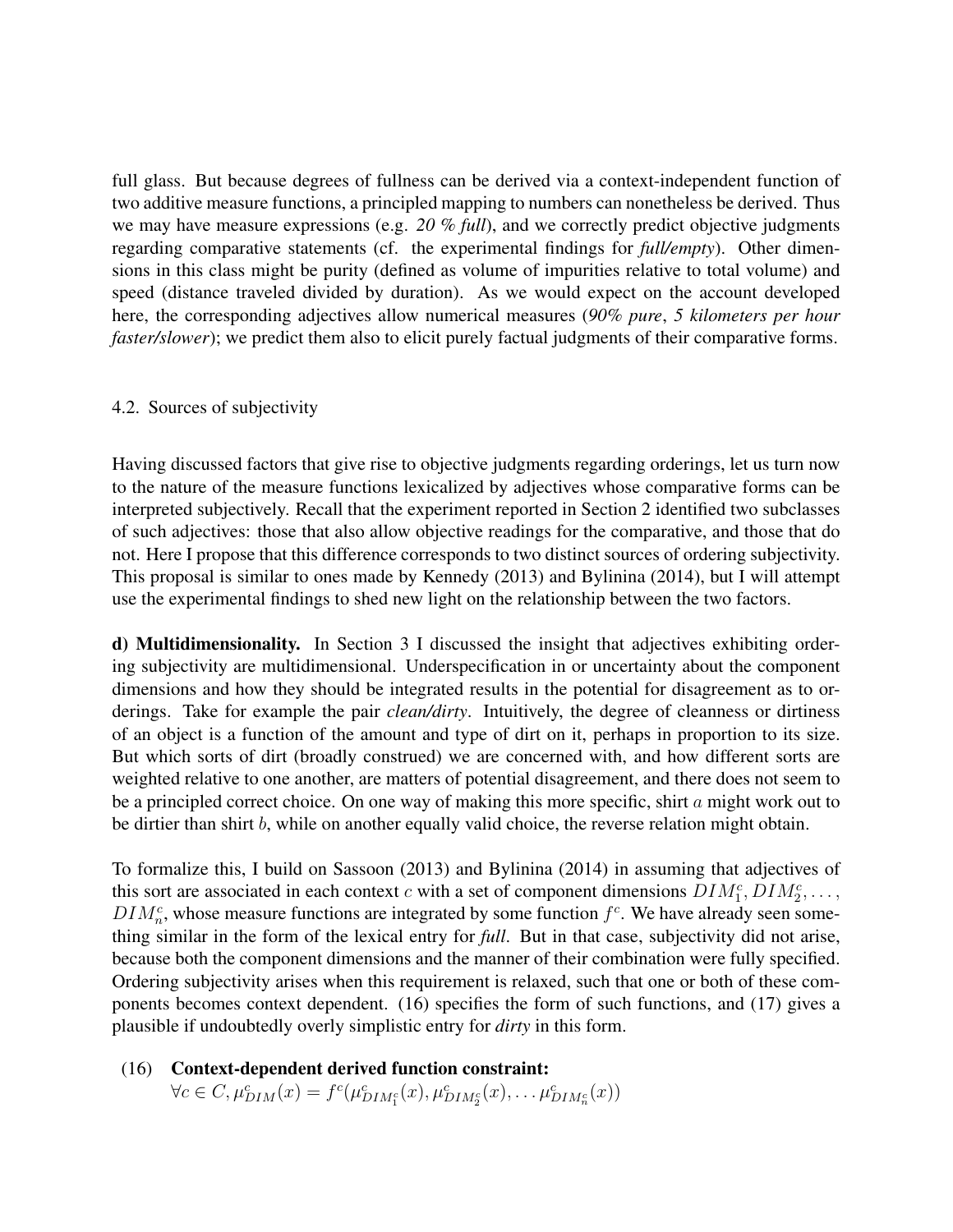(17) 
$$
\begin{aligned} \n\text{(17)} \quad & \text{[dirty]^{c} = \lambda d\lambda x. \mu_{DIRTINESS}^{c}(x) \succeq d, \\ \n\text{where } \forall c \in C \text{ and } x \in Dom, \ \mu_{DIRTINESS}^{c}(x) = \frac{\sum_{i=1}^{n} k_i^c \cdot \mu_{AMOUNT}^{c}(dirt_i^c(x))}{\mu_{SIZE}^{c}(x)} \n\end{aligned}
$$

Note that the individual dimensions that underlie such entries may themselves be objectively measurable; subjectivity derives from the potential for variation in the choice of these dimensions and how they are combined. This precludes the creation of a numerical measurement system, and also allows for faultless disagreements regarding comparative statements.

As was seen in Section 2, many of the adjectives that allowed subjective interpretations for the comparative form could also be interpreted objectively (examples being *clean*, *dirty*, *smooth*, *rough*, *sharp* and *dull*). I see two possibilities for how this may arise. The first is that the two entities under comparison are so different with respect to the property in question that for any context  $c \in C$ , the measure function  $\mu_{DIM}^c$  returns the same ordering. For example, there may be potential for disagreement as to how precisely dirtiness should be measured, but regardless of how we resolve the underspecification that is responsible for this, a shirt covered with oil stains must be evaluated as dirtier than one that is clean except for a small smudge of dirt near the hem. A second possibility is that subjects who gave 'fact' judgments did so in the belief that for the purposes at hand, there was in fact some correct way to measure, that is, some principled choice of measure function among the family  $\mu_{DIM}^c$ , even if it may not be known (or knowable) to the speaker.

e) Judge dependence. The reader will note that up to this point, there has been no mention of a judge or experiencer parameter as contributing to ordering subjectivity. This is intentional: as noted earlier, the potential for variability in orderings does not seem limited to differences between speakers, but may persist in the judgments of a single speaker. Such variation is captured by (16), which ties the variation to a difference in contexts rather than specifically judges. We might ask, though, if this is sufficient, given the intuition that faultless disagreements – including disagreements regarding comparative statements – derive from the perspectives of different speakers.

Let us consider here the adjectives identified as purely subjective in the experiment. Among this group, most denote properties whose ascription depends necessarily on what McNally and Stojanovic (2015) refer to as the mediation of a sentient individual. These include value judgments (*good/bad*), aesthetic judgments (*beautiful/ugly*), taste judgments (*tasty*), experiential properties (*interesting/boring*) and internal states (*happy/sad*). These adjectives do not directly describe properties of objects and events in the world, but rather our perceptions of, judgments about and experience with the objective world, and as such, it seems plausible that their dependence on sentient intermediation be represented in their semantics. I thus follow the existing tradition of work on subjectivity in taking these to involve measure functions parameterized to a judge. Adapting for concreteness the relativist approach, we may represent this as follows:

(18) **Judge dependent measure functions:**  $[\text{Adj}]^{c;j} = \lambda d\lambda x.\mu_{DIM}^{c;j}(x) \succeq d$ 

(19) [beautiful]<sup>c;j</sup> =  $\lambda d\lambda x.\mu_{BEAUTY}^{c;j}(x) \succeq d$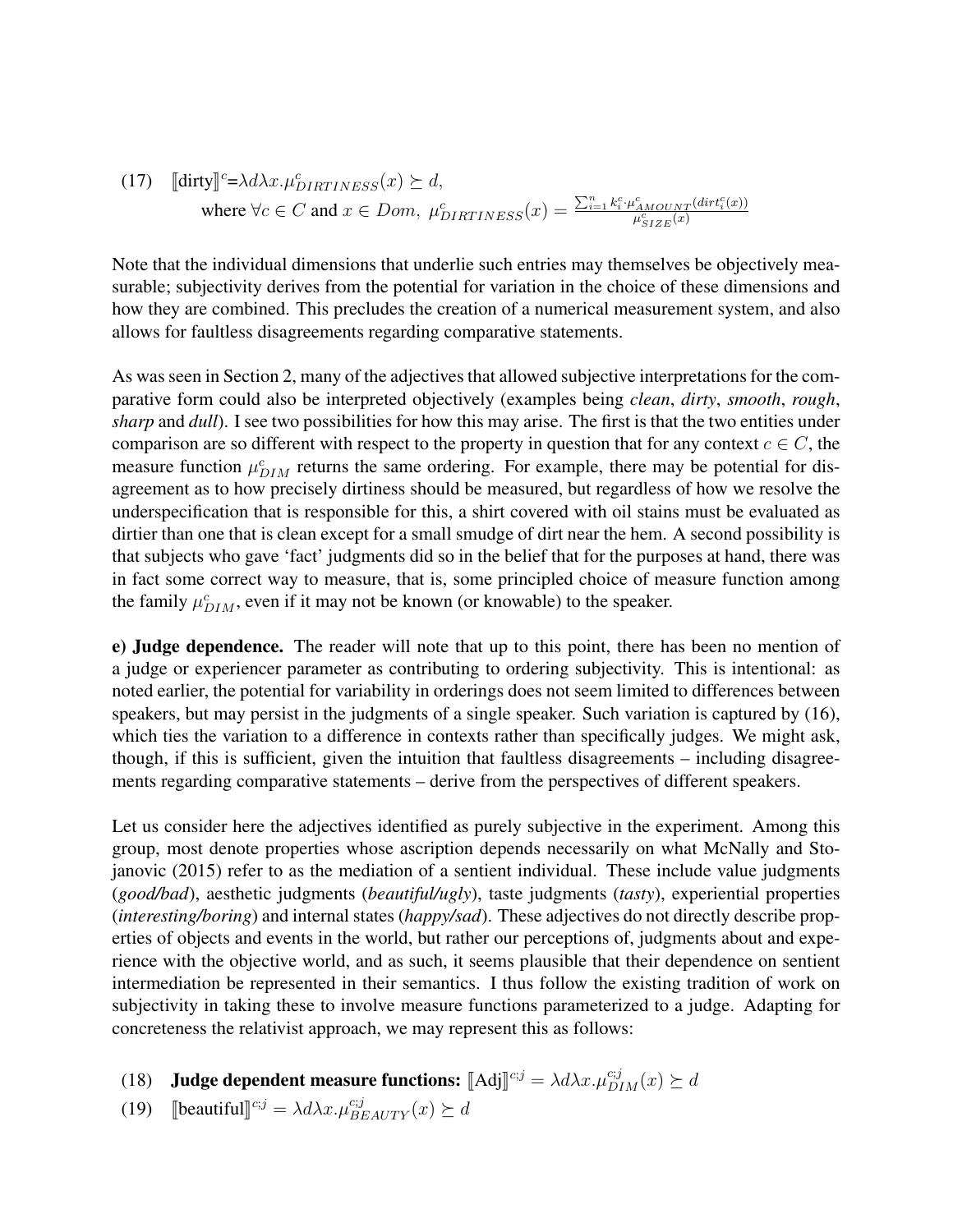Importantly, the underspecification in (18)-(19) cannot be resolved in the same way as that in (16)-(17). The situation might be such that we can fix the dimensions and weights that determine an entity's degree of cleanness or dirtiness, resulting in objectivity with respect to orderings; but degrees of beauty as represented here are inherently dependent on the perspective of a judge, which cannot be eliminated. I thus hypothesize that the distinction we found between mixed predicates that allow both subjective and objective interpretations for their comparative forms and purely subjective predicates is largely that the former denote underspecified, multidimensional measure functions, while the latter are judge dependent. In this I differ from Kennedy (2013), who suggests that all types of adjectival subjectivity – including ordering subjectivity – might be reduced to 'dimensional uncertainty'.

To this point, we might ask whether adjectives of the judge-dependent sort should also be represented explicitly as functions of objective measure functions, and as explicitly multidimensional. Plausibly, this varies by adjective. *Salty*, for example, is experiential, but also allows objective readings, perhaps because it (in contrast e.g. to *tasty*) encodes a judge-dependent function of an objective measure function, salt content. And while properties such as beauty, interest and difficulty clearly depend on multiple facets of the external world for their attribution, not all of the corresponding adjectives pass accepted tests for multidimensionality (e.g. *interesting in every respect* vs. ??*tasty in every respect*). Space considerations do not permit me to go into these issues here; I refer the reader to Solt (2016a) for more in-depth discussion.

# 5. Accounting for Standard Type

In the previous section we saw that the nature of the measure functions lexicalized by a gradable adjective determines the availability of objective versus subjective interpretations of comparative statements. Here I will argue that the same factors play a role in determining the nature of the standard for the adjective's positive form.

My starting point is Sassoon's insight regarding the role of triviality in ruling out a potential scalar endpoint-based standard. Consider for example the dimension of height. Nothing of which we might reasonably predicate *tall* or *short* can have zero height. While a scale of height might itself include a zero point, nothing in the relevant domain will be mapped by the corresponding measure function  $\mu_{HEIGHT}$  to that point. Thus a scalar zero point would be a trivial standard, in that it would not yield a meaningful partition of the domain; rather, every individual would be evaluated as tall, and none as short.

I propose this to be the general principle guiding the determination of standard type, as follows:

(20) For an adjective Adj lexicalizing measure functions  $\mu_{DIM}^c$ , if for every context  $c \in C$  there is neither a minimum nor a maximum degree d to which entities  $x \in Dom$  may be mapped by  $\mu_{DIM}^c$ , a relative standard will obtain. Otherwise, an absolute standard will be preferred.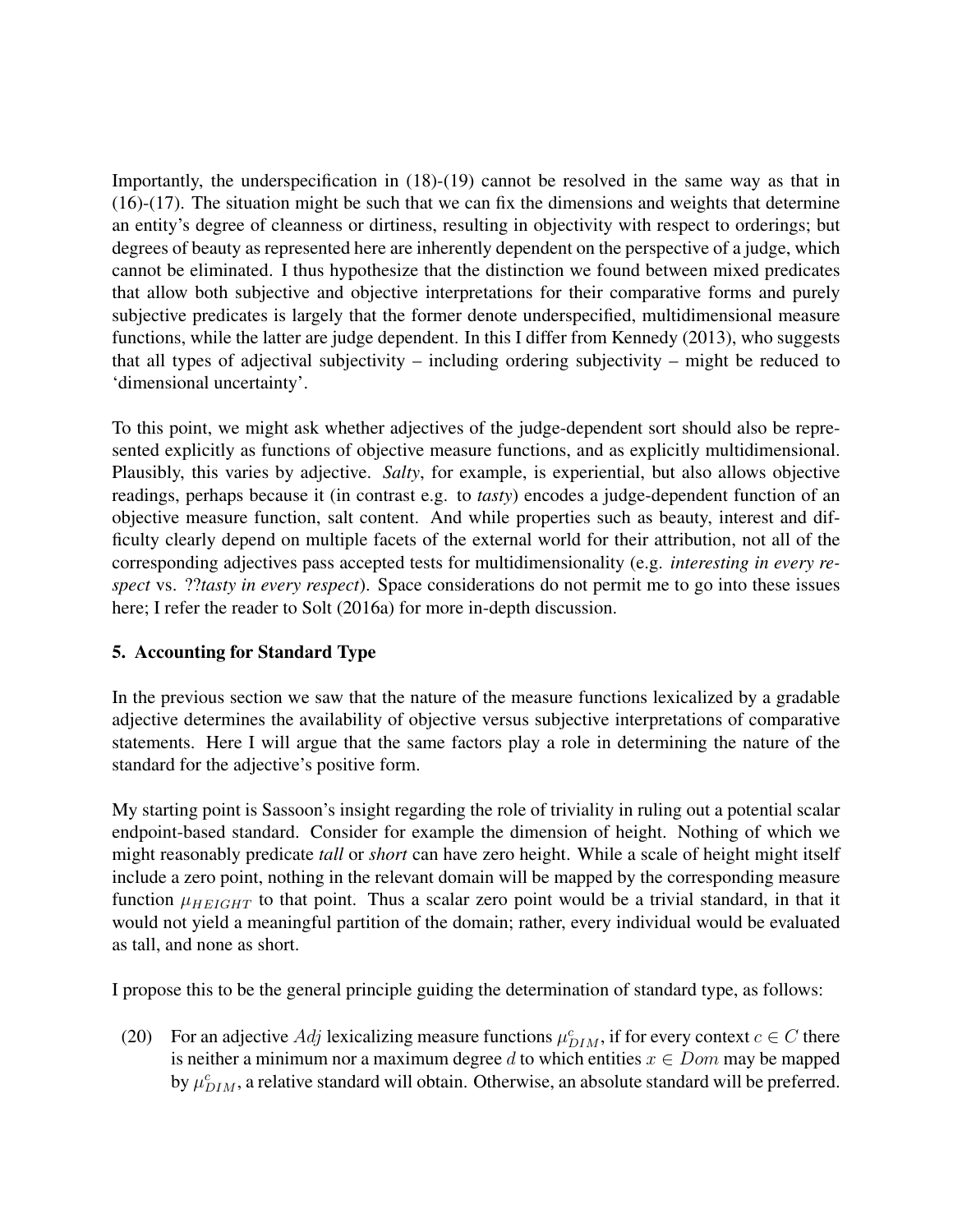The crucial point is now the following: virtually all dimensions that are additive with respect to concatenation pattern like height in disallowing zero mappings. Nothing whose weight we might ask about can have zero weight; no event whose duration might be at issue can have zero duration; and so forth. In fact, this is a consequence of one standard axiomatization of additive measurement, specifically of the Archimedean condition (Kranz et al., 1971; Lassiter, 2011). We then predict that the corresponding adjectives (e.g. *heavy, long, wide, deep*, and their antonyms) will have relative standards, and this is precisely what we find. Thus the same underlying factor that yielded objectivity with respect to comparison constructions also yields a relative standard.

Interestingly, there are exceptions to the generalization that adjectives lexicalizing additive dimensions disallow zero measures, prime examples being *expensive/cheap*: something can have zero cost without ceasing to be the sort of thing whose cost we might inquire about. Another example might be *likely* (see again Lassiter 2011). Yet these nonetheless have relative standards. Here I would like to propose that additivity alone is sufficient to align their interpretation to that of other additive-dimension adjectives, yielding a relative standard; this might be thought of in terms of evolutionary pressures of the sort discussed by Qing and Franke (2014).

Let us turn now to adjectives whose (families of) measure functions have a different form, in particular those that can be stated as derived measure functions (classes (c) and (d) in Section 4). Whether an absolute or relative standard obtains is dependent on whether there is a scalar minimum and/or maximum point to which relevant individuals can be mapped. Here it is instructive to consider the lexical entries for *full* (15) and *dirty* (17), which are based on division. From their form, it is clear that an individual can have zero degree of dirtiness or fullness without ceasing to exist as something whose dirtiness or fullness might be at issue; this is the case when the numerator is zero but the denominator is not. The mapping for *full* also has a maximum point (when contents=capacity), as presumably does that for *clean*, assuming its scale in each context  $c$  to be the reverse of that for *dirty*. In either case, an endpoint-based standard induces a potentially nontrivial partition on the domain, and is therefore to be preferred. Thus again, the form of the measure functions lexicalized by the adjective determines standard type. Many absolute gradable adjectives lexicalize measure functions of this form (e.g. *flat/bumpy, dry/wet, smooth/rough, safe/dangerous*); what other types might exist requires further investigation.

Note that the above-stated principle governing standard types is independent of the stable versus variable nature of the property in question (contra Toledo and Sassoon 2011). Temperature is a variable property, but as there is for practical purposes no maximum or minimum temperature an object may have, the corresponding adjectives (e.g. *warm, hot*) have relative standards. Conversely, *purity* is arguably an enduring property, yet a substance may at least in principle be completely pure, making an endpoint standard non trivial; we correctly predict *pure/impure* to be absolute.

This brief discussion has not exhausted all types of gradable adjectives (in particularly, nothing has been said about the standards for evaluative adjectives such as *beautiful*). But it should be sufficient to see that objectivity/subjectivity and standard type are connected in a meaningful way.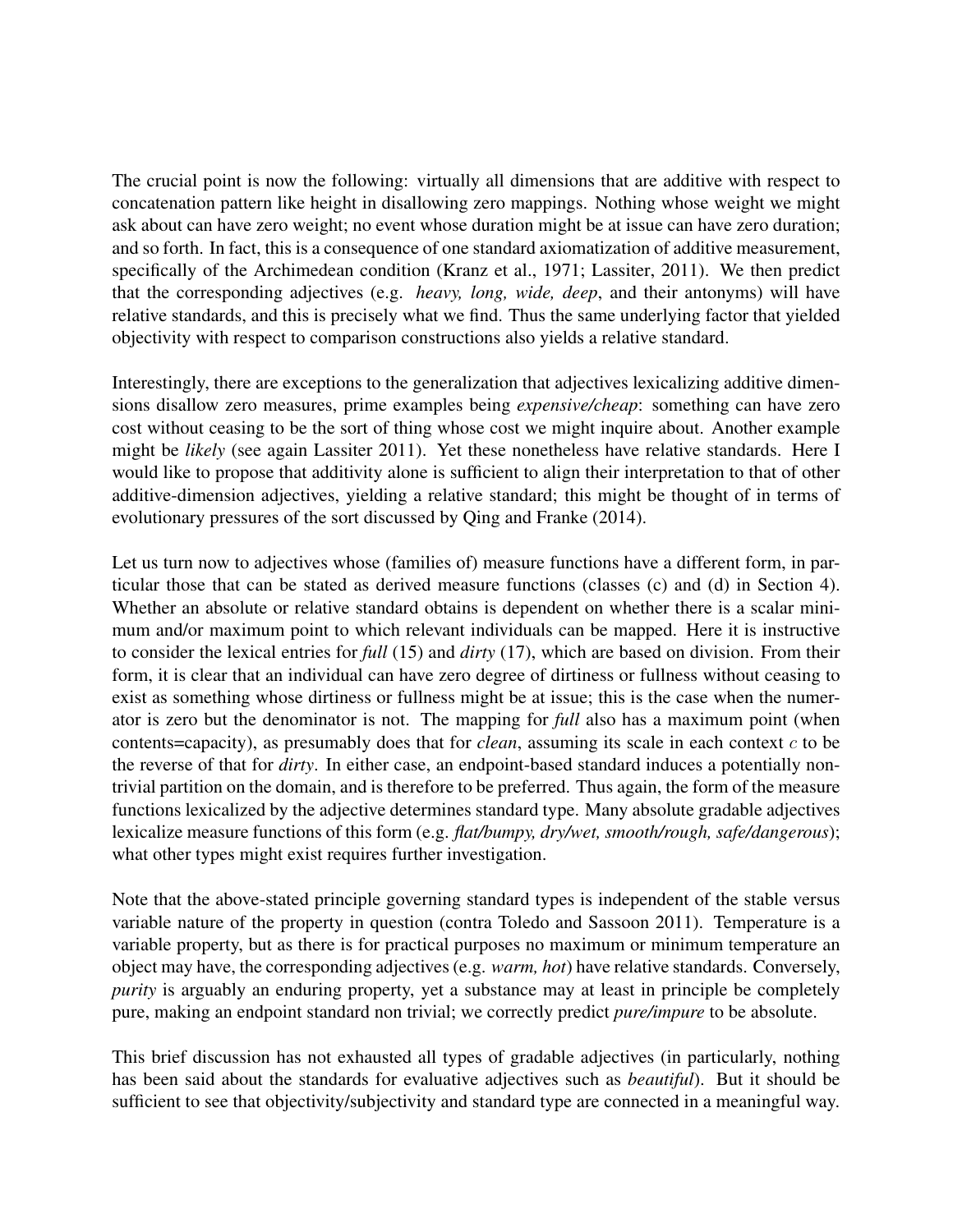#### 6. Conclusions

The experiment reported in this paper yielded the surprising finding that a wide range of gradable adjectives display at least some degree of subjectivity in the interpretation of their comparative forms. Such adjectives divided into two groups, those that also allow objective or factual readings for the comparative, and those that do not. Furthermore, the availability of objective versus subjective interpretations was found to correlate with the distinction between relative and absolute gradable adjectives. A theory was put forward in which both of these patterns derive from the formal properties of the measure functions lexicalized by different sorts of adjectives, with an important role played in both cases by functions that are additive with respect to concatenation.

The account outlined here leaves a number of important questions open. Most centrally, we might ask how distinct the three groups identified in the experiment truly are, and whether they might be further subdivided. Among dimensional adjectives such as *tall*, are subjective readings for the comparative absolutely ruled out (as suggested here), or might such readings be allowed in certain contexts (per Kennedy 2013)? Among the purely subjective group, might there be other sources of subjectivity than those discussed here? How exception-free are the generalizations made about standard type? The relation between ordering subjectivity – particularly among the 'mixed' group – and other characteristics of evaluative predicates such as embedding under *find* also merits further study. I leave these as topics for future research.

#### References

- Bates, D. M., M. Mächler, B. Bolker, and S. Walker (2014). Lme4: Linear mixed-effects models using Eigen and S4. R package version 1.1-7. http://CRAN.R- project.org/package=lme4.
- Bierwisch, M. (1989). The semantics of gradation. In M. Bierwisch and E. Lang (Eds.), *Dimensional Adjectives*, pp. 71–261. Berlin: Springer Verlag.
- Bylinina, L. (2014). *The grammar of standards: Judge-dependence, purpose-relativity, and comparison classes in degree constructions*. Ph. D. thesis, Utrecht University.
- Carlson, G. (1977). *Reference to Kinds in English*. Ph. D. thesis, University of Massachusetts.
- Cresswell, M. J. (1977). The semantics of degree. In B. H. Partee (Ed.), *Montague Grammar*, pp. 261–292. New York: Academic Press.
- Heim, I. (2000). Degree operators and scope. In B. Jackson and T. Matthews (Eds.), *Proceedings of the 10th Semantics and Linguistic Theory Conference*, Ithaca, NY, pp. 40–64. CLC Publications.
- Hothorn, T., F. Bretz, and P. Westfal (2008). Simultaneous inference in general parametric models. *Biometrical Journal 50*(3), 346–363.
- Kennedy, C. (1997). *Projecting the adjective: The syntax and semantics of gradability and comparison*. Ph. D. thesis, University of California at Santa Cruz.
- Kennedy, C. (2007). Vagueness and grammar: The semantics of relative and absolute gradable adjectives. *Linguistics and Philosophy 30*, 1–45.
- Kennedy, C. (2013). Two sources of subjectivity: Qualitative assessment and dimensional uncertainty. *Inquiry: An Interdisciplinary Journal of Philosophy 56*, 258–277.